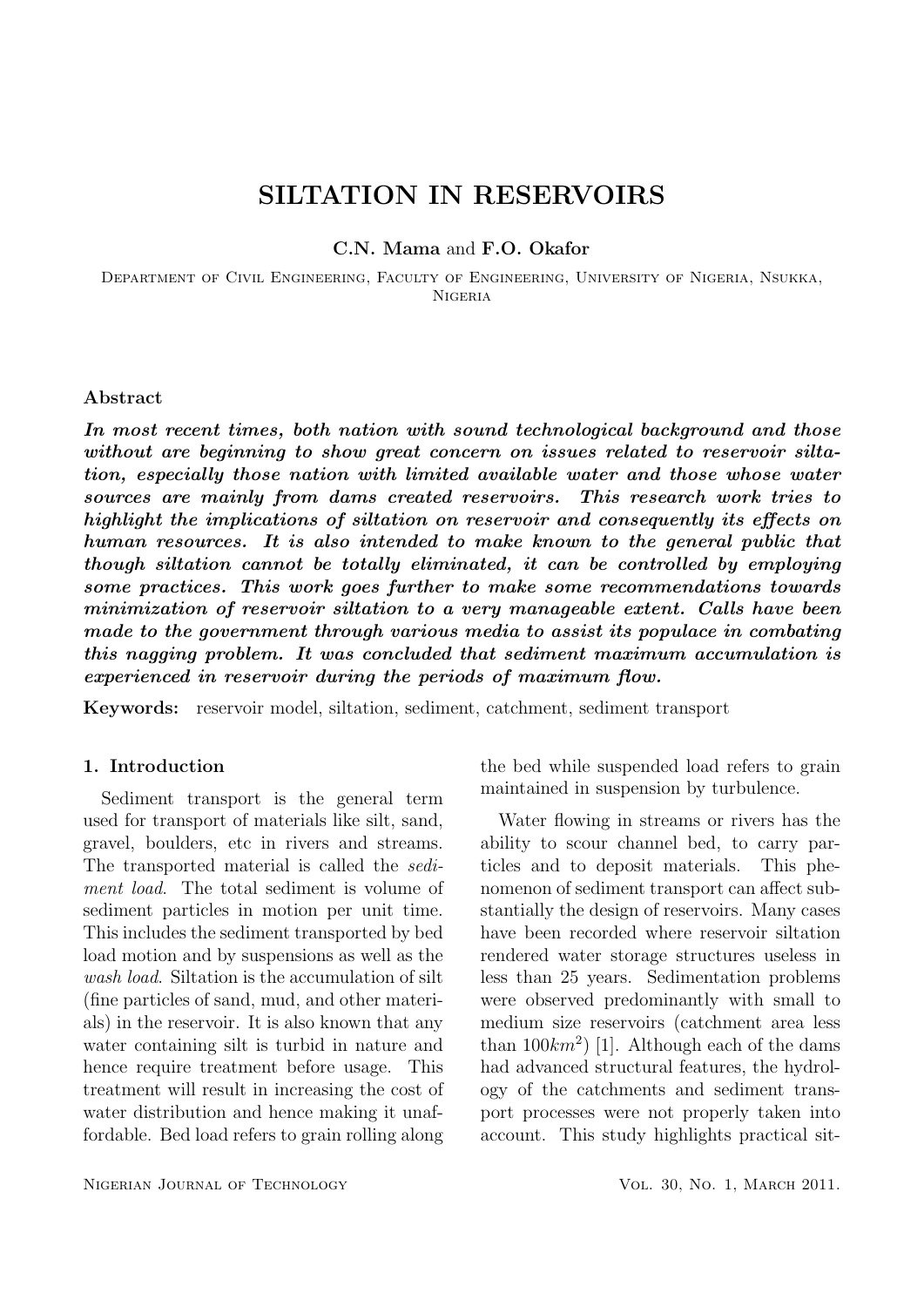uations in which a reservoir must be analyzed as a complete system, taking into account structural features, hydraulics, hydrology, sediment transport, catchment erosion and catchment management.

Reservoirs created by dams on rivers, get silt through river water. A significant proportion of the sediments settles down in the reservoir, thus reducing the space available for water storage and also produces structural damages to the dam in question and causing appreciable damage to any power generating turbine located within the area. Studies reveal that silts get deposited in both the dead and live storage. Siltation reduces the benefits from dams constructed with a huge amount of money by any nation. This could also have a number of impacts, including increased evaporation losses and could damage the power turbines [1]. Several Australian dams failed slowly because of reservoir siltation, although the authorities do not acknowledge it [2].

The rate of sedimentation in 1,105 reservoirs with a capacity of less than 1.235 x  $10^4$ m<sup>3</sup> was approximately 3.5 percent a year. In the case of medium-sized reservoirs, the annual storage loss was 2.7 percent per annum and the medium rate of sedimentation was 1.5 percent. For reservoirs with a storage capacity of more than  $1.235 \times 10^9$   $m^3$ , the rate of sedimentation was only 0.16 percent per annum, with the mean rate coming out at 0.11 percent a year [3].

In China, the Sanmenxia Reservoir, which was completed in 1960, had to be decommissioned in 1964 due to premature siltation. Worse still, the Laoying Reservoir actually silted up before its dam was completed [4].

In India, the expected siltation rate of the Nizamsagar dam in Andhra Pradesh was 654550  $m^3$  a year. The actual rate was closer to 1.07 x 107  $m^3$  a year. Indeed, the dams reservoir has already lost 60 percent of its storage capacity [5].

Studies carried out on 19 reservoirs in Central Europe with storage capacity ranging between 1.48 x  $10^5$  and 2.26 x  $10^8$   $m^3$ ; showed that they were depleted by sedimentation at an average rate of 0.51 percent per annum [6].

Several Australian reservoirs became fully silted because the designers did not take into account correctly the soil erosion and sediment transport processes, and no conservation practice was introduced. Fully silted reservoirs stand as a source of embarrassment for the scientist and the public. They are also potential hazards. During a large flood event probable maximum flood (PMF), the sediment weight adds to the wall compression stress and the safety factor (ratio of concrete strength to load) could become less than two! With concrete structures, the properties of the wall must be tested in-situ. Further a proper analysis of the reservoir catchment and dam wall should be conducted for each individual structure [1].

Reservoir siltation affects the safety of old reservoir in several ways. The sediment in the reservoirs increases the load on the wall of the dam. The reduction in storage capacity reduces the attenuation of the flood and it may increase outflow, hence the head above the crest, for a given reservoir inflow. Often the original hydrological study of ancient reservoirs relied on a small sample of data, and the estimated inflow underestimate the real PMF of the catchment reservoir system. Altogether the sediment weight and larger head above crest creates pressure on the dam wall  $|1|$ .

It is obvious from research materials that huge sum is required to construct a water retaining structure like dam and hence it is important to protect the reservoir and dam against this unusual situation. Siltation is the main threat of water harvesting schemes

### Nigerian Journal of Technology Vol. 30, No. 1. March 2011.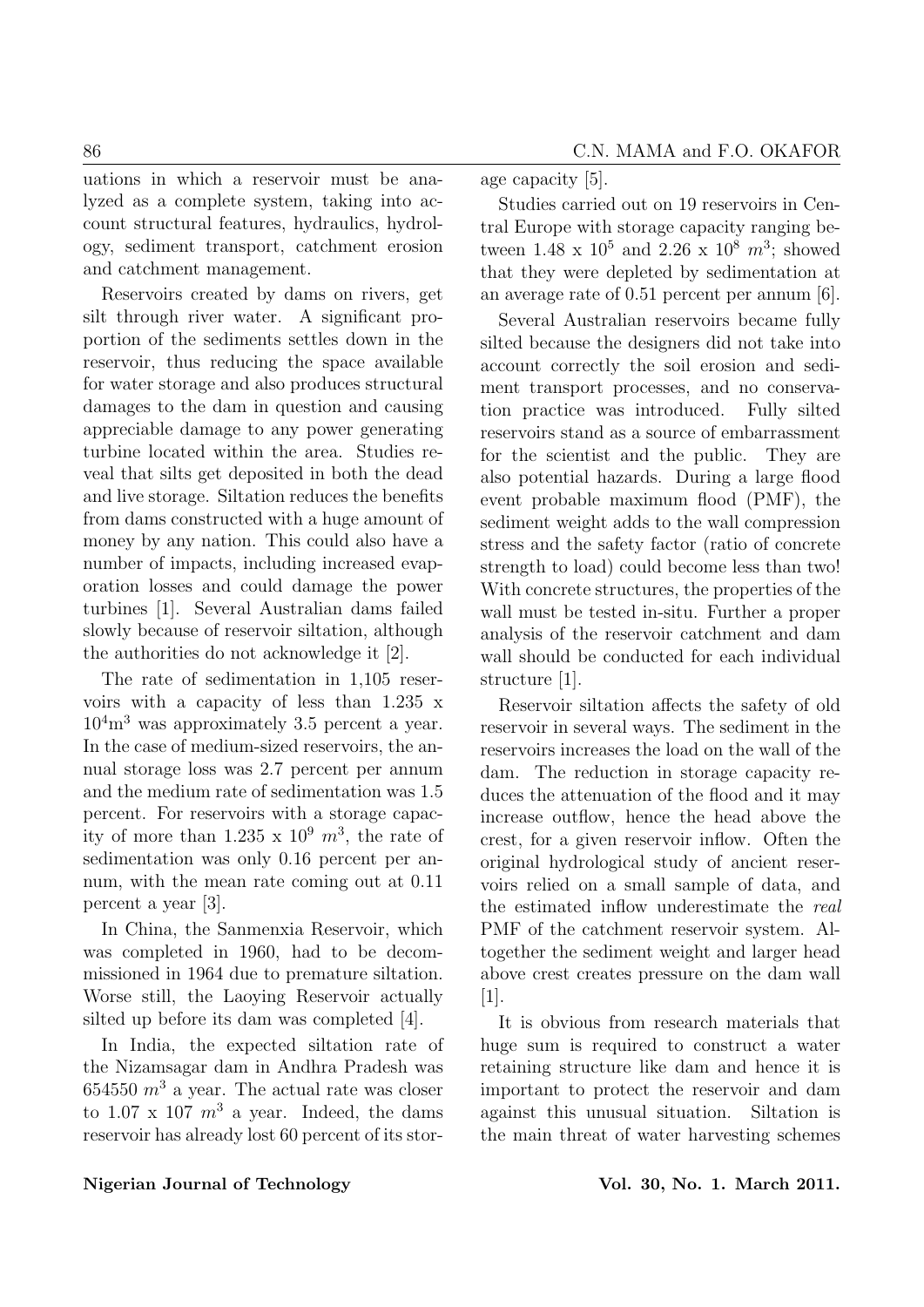#### SILTATION IN RESERVOIRS 87

and hydroelectric power dams in Ethiopia and needs to be prevented rather than corrected [7].

Clearly the rate at which a reservoir silts up depends on the amount of silt carried by the river which feeds it and that, in turn, depends on the rate of soil erosion in the river's catchment area. Where that catchment is forested, the soil is not easily easily eroded due to the network of roots which underlies the forest floor, and is also protected from the effects of wind and rain erosion by the forest canopy above [8]. In those areas where forest cover has been depleted, however, the rate of soil erosion increases drastically; the organically poor soils of the tropics are particularly vulnerable to erosion and although the Monsoons only last for a short time, they can quickly wash away the soils from deforested slopes [8]. Given the present rate of deforestation in the tropics it is hardly surprising that rivers in the region carry enormous quantities of silt. Indeed, in many areas, the increased sediment load of rivers is clearly visible to the naked eye [8]. Reservoir siltation and sediment transport were measured and calculated directly by subtraction of measured surfaces of original and silted reservoir bottom [9, 10].

From the sieve analysis studies, coarse particles comprise the sand and gravel sizes ranging from 0.06mm to 2mm and greater. The fine particles range from less than 0.06 and comprise the silt (0.002mm to 0.06mm) and clay (less than 0.002mm) diameter sizes [11]. In practice it is possible to separate particles not finer than 0.06mm.

As a contribution towards reducing reservoir siltation, this paper uses a model reservoir to investigate the extent of reservoir siltation in a particular catchment area. With the results of the investigation, one would be able to employ adequate catchment measures to control and manage the inevitable menace.

Table 1: Dimensions and volume remaining in the reservoir model

| <b>Time</b>    | Length | Width | Height | Volume  |
|----------------|--------|-------|--------|---------|
| $(\text{day})$ | (m)    | (m)   | (m)    | $(m^3)$ |
| $\overline{0}$ | 1.00   | 1.00  | 1.00   | 1.00    |
| $\mathbf{1}$   | 1.00   | 1.00  | 0.86   | 0.86    |
| $\overline{2}$ | 1.00   | 1.00  | 0.75   | 0.75    |
| 3              | 1.00   | 1.00  | 0.60   | 0.60    |
| $\overline{4}$ | 1.00   | 1.00  | 0.42   | 0.42    |
| $\overline{5}$ | 1.00   | 1.00  | 0.25   | 0.25    |
| 6              | 1.00   | 1.00  | 0.19   | 0.19    |
| 7              | 1.00   | 1.00  | 0.06   | 0.06    |

#### 2. Experimental Procedure

At a natural drainage channel, which is fairly level and spanning 2.3m in width, a cubic volume of a reservoir model with dimensions 1mx1mx1m was dug. This was intended to aid in the measurement of rate of siltation or sedimentation in this particular area in Okpu-Orba, Enugu State. This was achieved by measuring the depth remaining or depth covered by sediments after each of seven days consecutive heavy rainfall. Also, 500g of deposited sediment (air dried) sample was collected for the sediment classification. The sizes of the soil particles were measured in terms of the diameter in millimeters.

#### 3. Results and Discussion

From Table 4, some statistical tools like bar chart and pie chart can be used to analyze the rate at which the model reservoir is being covered with sediments. Using a bar chart to illustrate the extent of siltation after each heavy rainfall gives:

The pie chart of the silted volume in the various days is shown in figure 2 below.

It is obvious from the result obtained in various rainfalls that siltation or in other words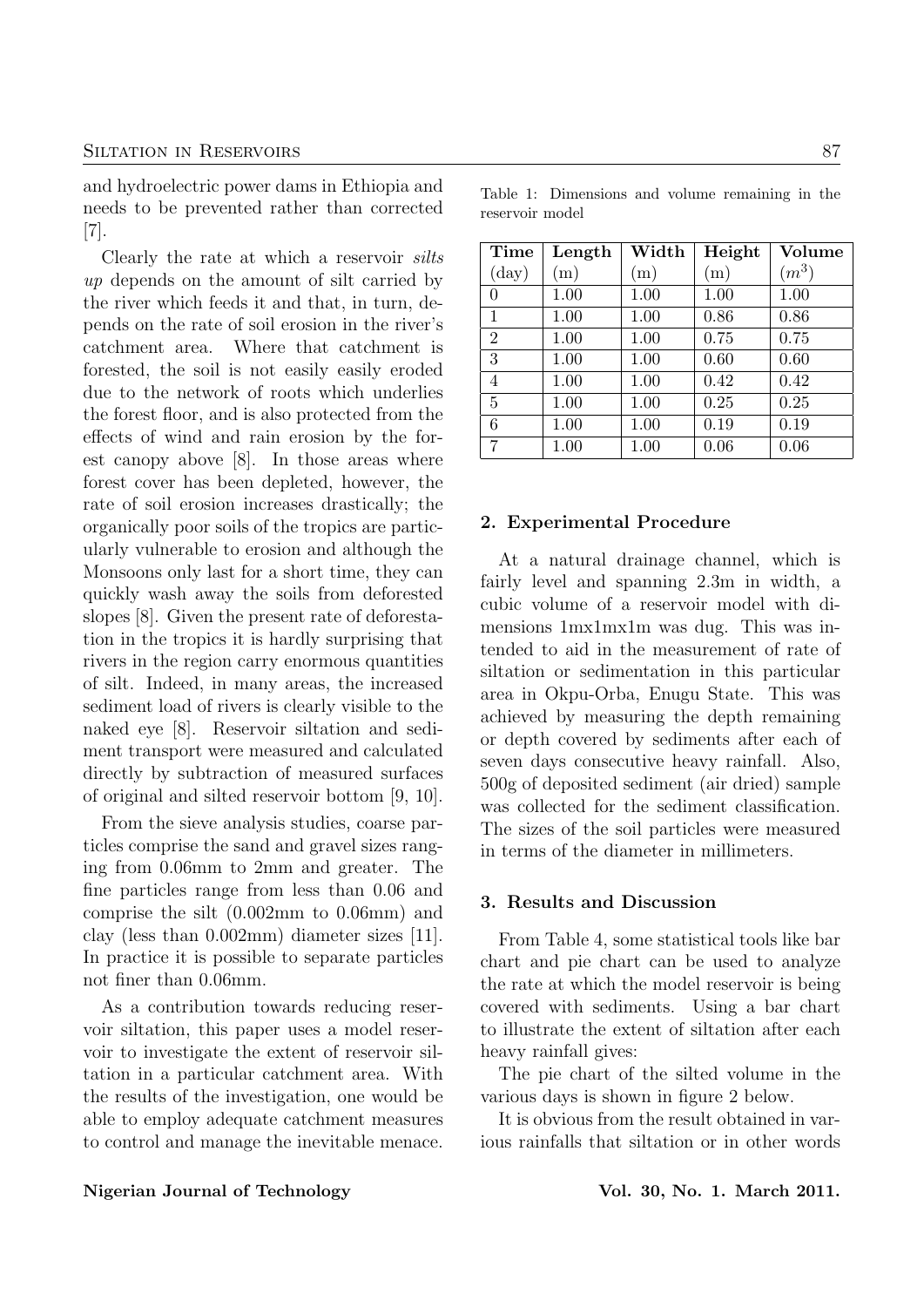| Table 3: Dimensions and volume silted up per individual rainfall in the reservoir model<br>Width<br>Height<br>Volume |              |      |      |         |                                  |
|----------------------------------------------------------------------------------------------------------------------|--------------|------|------|---------|----------------------------------|
| Time                                                                                                                 | Length       |      |      |         | Angular equivalent of the silted |
|                                                                                                                      |              |      |      |         | volume per day                   |
| $(\text{day})$                                                                                                       | $\mathbf{m}$ | (m)  | (m)  | $(m^3)$ | (in degrees)                     |
| $\overline{0}$                                                                                                       | 1.00         | 1.00 | 0.00 | 0.00    | $0^{\circ}$                      |
| 1                                                                                                                    | 1.00         | 1.00 | 0.14 | 0.14    | $53.7^\circ$                     |
| $\overline{2}$                                                                                                       | 1.00         | 1.00 | 0.11 | 0.11    | $42.1^\circ$                     |
| 3                                                                                                                    | 1.00         | 1.00 | 0.15 | 0.15    | $57.4^\circ$                     |
| $\overline{4}$                                                                                                       | 1.00         | 1.00 | 0.18 | 0.18    | $68.9^\circ$                     |
| 5                                                                                                                    | 1.00         | 1.00 | 0.17 | 0.17    | $65.1^\circ$                     |
| 6                                                                                                                    | 1.00         | 1.00 | 0.06 | 0.06    | $23.0^\circ$                     |
| 7                                                                                                                    | 1.00         | 1.00 | 0.13 | 0.13    | $49.8^\circ$                     |

Table 3: Dimensions and volume silted up per individual rainfall in the reservoir model

Table 2: Dimensions and volume silted up in the reservoir model

| Time           | Length | Width | Height | Volume  |
|----------------|--------|-------|--------|---------|
| $(\text{day})$ | (m)    | (m)   | (m)    | $(m^3)$ |
| $\theta$       | 1.00   | 1.00  | 0.00   | 0.00    |
| 1              | 1.00   | 1.00  | 0.14   | 0.14    |
| $\overline{2}$ | 1.00   | 1.00  | 0.25   | 0.25    |
| 3              | 1.00   | 1.00  | 0.40   | 0.40    |
| $\overline{4}$ | 1.00   | 1.00  | 0.58   | 0.58    |
| $\overline{5}$ | 1.00   | 1.00  | 0.75   | 0.75    |
| 6              | 1.00   | 1.00  | 0.81   | 0.81    |
| 7              | 1.00   | 1.00  | 0.94   | 0.94    |



Figure 1: Extent of siltation after heavy downpour.

| Table 4: Sieve analysis result of the sample obtained |       |          |          |              |  |
|-------------------------------------------------------|-------|----------|----------|--------------|--|
| from the deposited material in the reservoir model    |       |          |          |              |  |
| Sieve                                                 | Sieve | Weight   | $\%$ re- | % cumula-    |  |
| No.                                                   | size  | retained | tained   | tive passing |  |
|                                                       | (mm)  | (g)      | $(\%)$   | (% )         |  |
| 8.00                                                  | 2.00  | 13.00    | 2.60     | 97.40        |  |
| 10,00                                                 | 1.670 | 3.00     | 0.60     | 96.80        |  |

|        | mm)   | (g)    | $(\%)$ | $(\%)$         |
|--------|-------|--------|--------|----------------|
| 8.00   | 2.00  | 13.00  | 2.60   | 97.40          |
| 10.00  | 1.670 | 3.00   | 0.60   | 96.80          |
| 12.00  | 1.140 | 3.00   | 0.60   | 96.20          |
| 16.00  | 1.00  | 38.00  | 7.60   | 88.60          |
| 22.00  | 0.699 | 91.00  | 18.20  | 70.40          |
| 30.00  | 0.50  | 121.00 | 24.20  | 46.20          |
| 44.00  | 0.35  | 114.00 | 22.80  | 23.40          |
| 60.00  | 0.250 | 61.00  | 12.20  | 11.20          |
| 85.00  | 0.175 | 38.00  | 7.60   | 3.60           |
| 120.00 | 0.124 | 9.00   | 1.80   | 1.80           |
| 150.00 | 0.104 | 2.00   | 0.40   | 1.40           |
| 170.00 | 0.089 | 3.00   | 0.60   | 0.80           |
| 240.00 | 0.084 | 3.00   | 0.60   | 0.20           |
| 300.00 | 0.053 | 1.00   | 0.20   | $\Omega$       |
| Trav   |       | 0.00   | 0.00   | $\overline{0}$ |



Figure 2: Silted volume on various days.

## Nigerian Journal of Technology Vol. 30, No. 1. March 2011.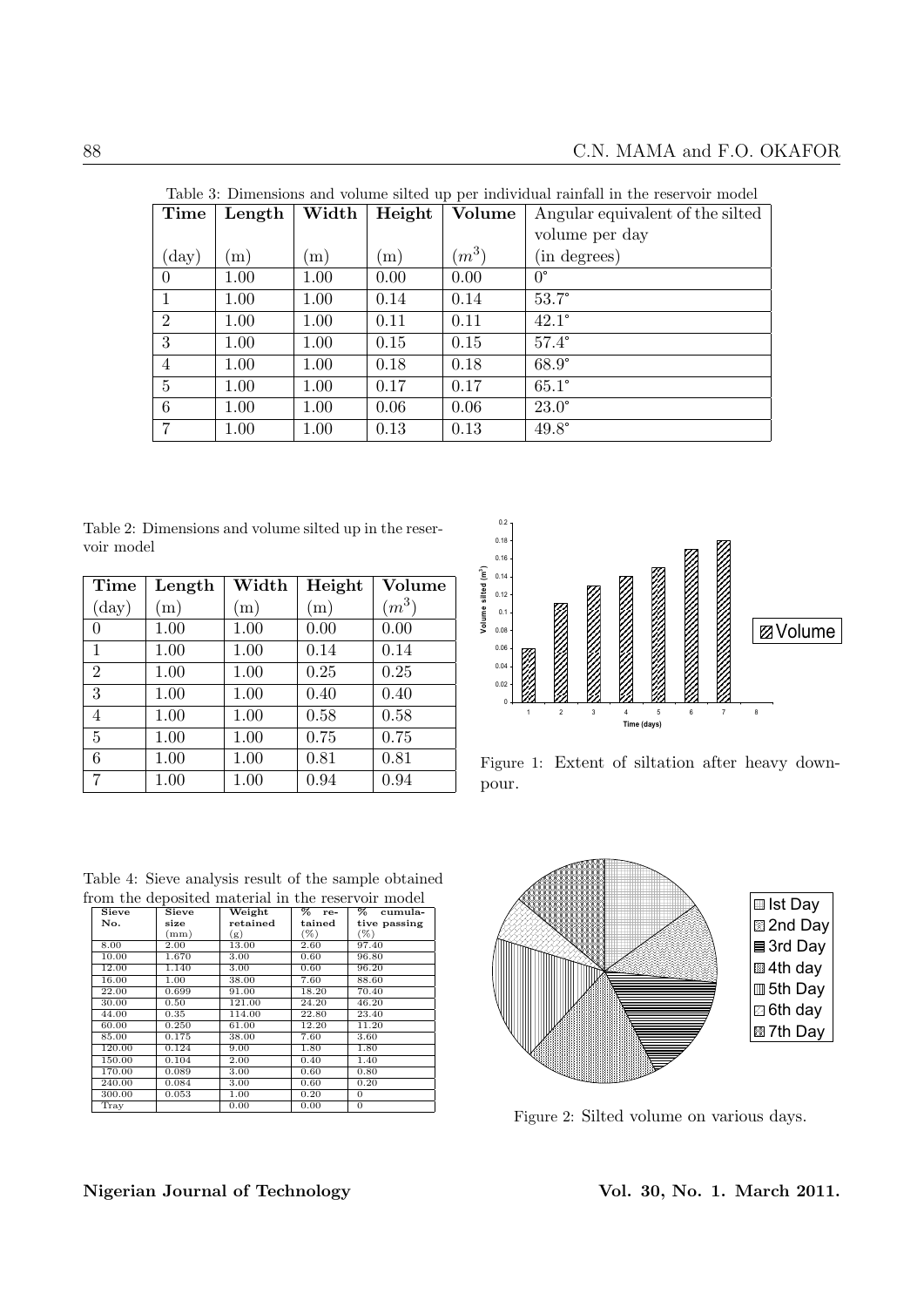#### SILTATION IN RESERVOIRS 89

sedimentation is totally dependent on rainfall intensity, duration, ground moisture content and the soil type.

From the result it can be generalized that the fourth day rainfall has the greatest intensity and lasted virtually for the whole day. This was followed by the fifth day rainfall. From the plotted bar and pie charts the trend of the variation of the intensity and duration can be deduced.

The amount of silt present in any reservoir is attributed to the geological nature of the area surrounding the reservoir. If the area is rich in silt, definitely any reservoir located within the area will have a greater proportion of silt in any sediment transported to the reservoir. From the result it can be generalized that the area where the experiment took place was rich in sand (ranging from 0.06mm – 2mm) [11]. Hence the reservoir model was rich in sand and poor in silt content.

## 4. Conclusion

The sediment maximum accumulation is experienced in reservoir during the periods of maximum flow. Several documented materials illustrate that reservoir failures are caused by siltation and catchment erosion.

## 5. Recommendations

Since erosion sedimentation has a serious problem in different parts of the world today resulting in several reservoirs becoming fully silted, designers should aim at the following soil erosion and sediment transport processes measures:

- Prevention of further land degradation in any catchment to reduce siltation.
- Prevention of soil erosion from catchment to reduce siltation of reservoir.

#### Nigerian Journal of Technology **Vol. 30, No. 1. March 2011**.

- Ensuring adequate irrigation water to the demand area.
- Improving land capability moisture regime in the watershed.
- Improving land use to match capability.
- Maintaining ecological balance in a catchment area.
- Educating people in the management of catchment.

#### Acknowledgement

The authors wish to express their appreciation to Mr Onah G.U, a student of the Department of Civil Engineering, University of Nigeria Nsukka, for his assistance towards the successful carrying out of the experiment.

## References

- 1. Chanson H. and James D.P. (2005): Siltation of Australian Reservoirs: Some Observations and Dam Safety Implications. Department of Civil Engineering, The University of Queensland, Brisbane QLD 4072, Australia, www.iahr.org/membersonly/grazproceedings99/doc/000/.../086.htm
- 2. Chanson H. (2008): Extreme Reservoir Siltation: A Case Study, www.uq.edu.au/~e2hchans/res silt.html
- 3. Dendy F. E, Champin W. A. and Wilson R. B. (1973) Reservoir Sedimentation Surveys in the United States. In William C. Ackermann et al. (eds) .op.cit., p.353.
- 4. USCOLD Newsletter No. 69, November 1982; p. 15. Quoted by Philip Williams, Damming the World. Not Man Apart, p. 11.
- 5. The State of Indias Environment, (1982). Centre for Science and Environment, New Delhi, pp. 62-63.